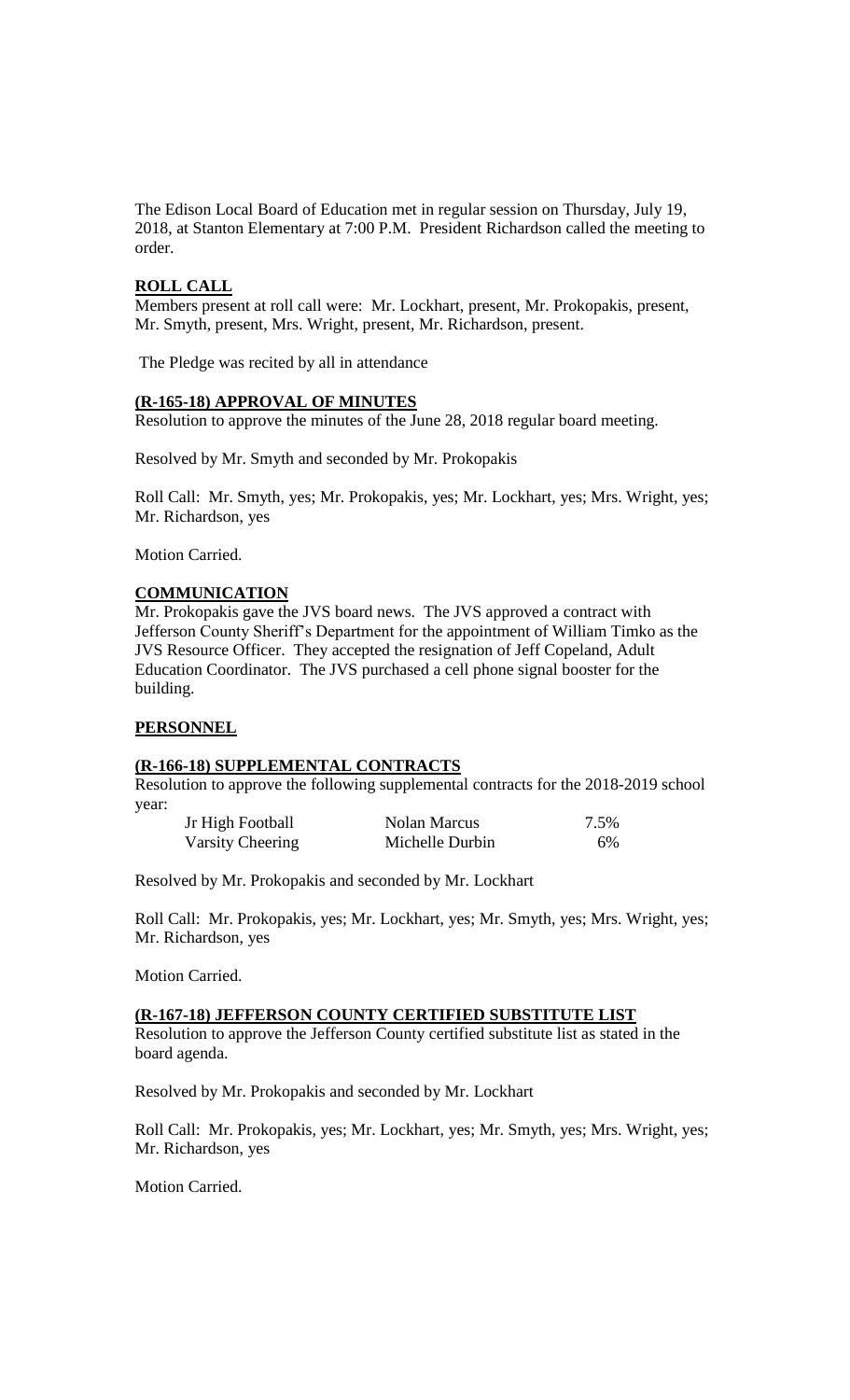### **(R-168-18) SUSAN PYTASH**

Resolution to approve the employment of Susan Pytash as secretary with 10 years' experience.

Resolved by Mr. Lockhart and seconded by Mr. Prokopakis

Roll Call: Mr. Lockhart, yes; Mr. Prokopakis, yes; Mr. Smyth, yes; Mrs. Wright, yes; Mr. Richardson, yes

Motion Carried.

### **(R-169-18) ADDITION TO THE AGENDA**

Resolution to add the following items to the agenda 6 D-M.

Resolved by Mr. Smyth and seconded by Mr. Lockhart

Roll Call: Mr. Smyth, yes; Mr. Lockhart, yes; Mr. Prokopakis, yes; Mrs. Wright, yes; Mr. Richardson, yes

Motion Carried.

# **(R-170-18) KIM WADAS**

Resolution to accept the resignation of Kim Wadas, Assistant Superintendent, effective July 2, 2018.

Resolved by Mr. Lockhart and seconded by Mrs. Wright

Roll Call: Mr. Lockhart, yes; Mrs. Wright, yes; Mr. Prokopakis, yes; Mr. Smyth, yes; Mr. Richardson, yes

Motion Carried.

# **(R-171-18) JIM BENSON**

Resolution to accept the resignation of Jim Benson, Teacher and Coach.

Resolved by Mrs. Wright and seconded by Mr. Prokopakis

Roll Call: Mrs. Wright, yes; Mr. Prokopakis, yes Mr. Lockhart, yes; Mr. Smyth, yes; Mr. Richardson, yes

Motion Carried.

# **(R-172-18) JULIE KIRETA**

Resolution to accept the resignation of Julie Kireta, Principal, effective July 17, 2018.

Resolved by Mr. Prokopakis and seconded by Mr. Lockhart

Roll Call: Mr. Prokopakis, yes; Mr. Lockhart, yes; Mr. Smyth, yes; Mrs. Wright, yes; Mr. Richardson, yes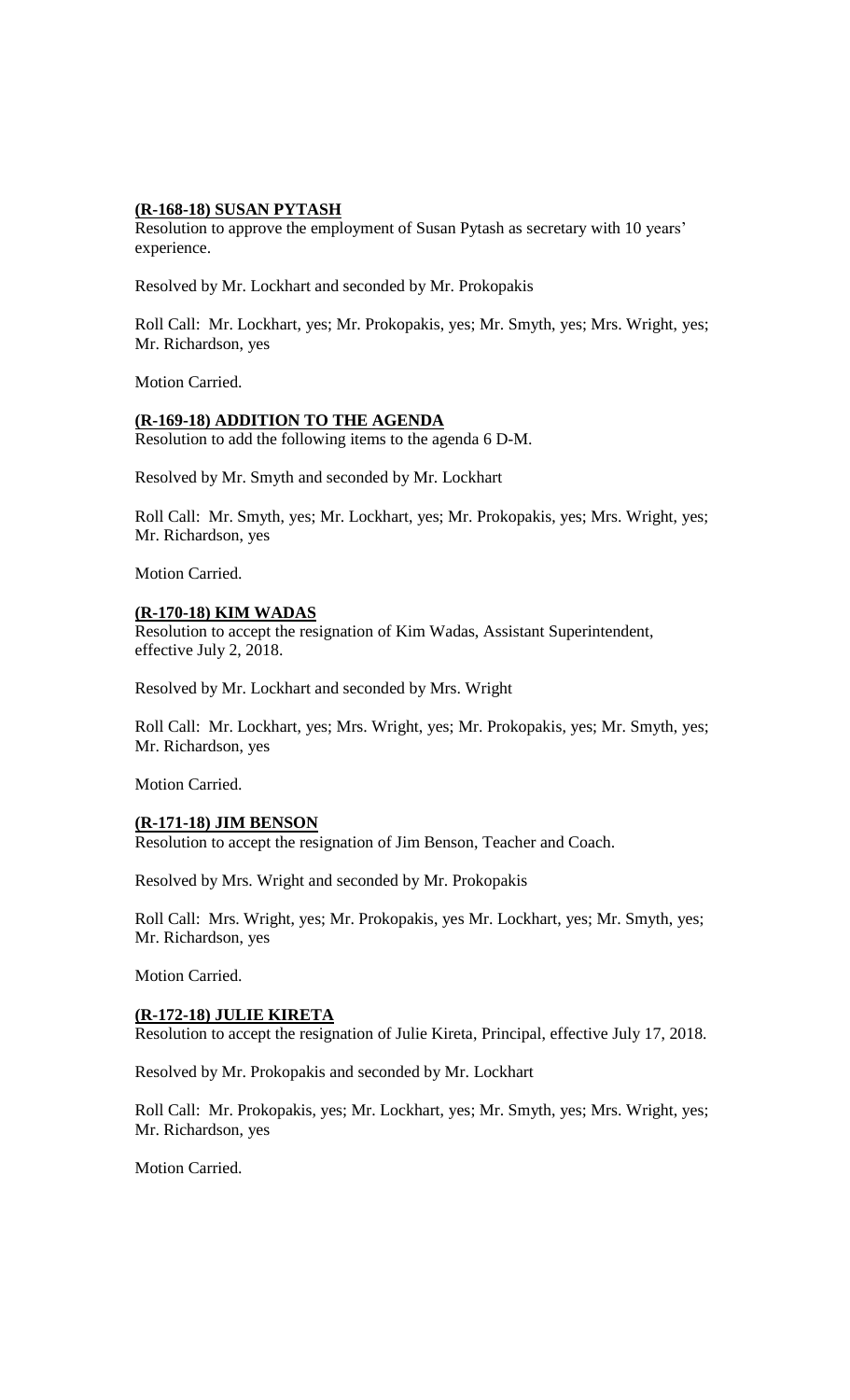### **(R-173-18) JULIE KIRETA**

Resolution to employ Julie Kireta, Assistant Superintendent, 240 day contract with 8 days of vacation.

Resolved by Mr. Smyth and seconded by Mr. Prokopakis

Roll Call: Mr. Smyth, yes; Mr. Prokopakis, yes; Mr. Lockhart, yes; Mrs. Wright, yes; Mr. Richardson, yes

Motion Carried.

# **(R-174-18) JULIE KIRETA**

Resolution to pay Julie Kireta on a timesheet from July 18 to July 31, at the current Assistant Superintendent daily rate.

Resolved by Mr. Smyth and seconded by Mr. Prokopakis

Roll Call: Mr. Smyth, yes; Mr. Prokopakis, yes; Mr. Lockhart, yes; Mrs. Wright, yes; Mr. Richardson, yes

Motion Carried.

# **(R-175-18) FATIMA SMUCK**

Resolution to amend the contract of Fatima Smuck, Administrative Assistant, from 215 to 220 days.

Resolved by Mr. Smyth and seconded by Mr. Prokopakis

Roll Call: Mr. Smyth, yes; Mr. Prokopakis, yes; Mr. Lockhart, yes; Mrs. Wright, yes; Mr. Richardson, yes

Motion Carried.

# **(R-176-18) AMY BORDASH**

Resolution to employ Amy Bordash, Math Teacher.

Resolved by Mr. Prokopakis and seconded by Mr. Smyth

Roll Call: Mr. Prokopakis, yes; Mr. Smyth, yes; Mr. Lockhart, yes; Mrs. Wright, yes; Mr. Richardson, yes

Motion Carried.

#### **(R-177-18) MATT SHEPHERD**

Resolution to employ Matt Shepherd, Stanton Elementary Principal.

Resolved by Mr. Prokopakis and seconded by Mrs. Wright

Roll Call: Mr. Prokopakis, yes; Mrs. Wright, yes; Mr. Lockhart, yes; Mr. Smyth, yes; Mr. Richardson, yes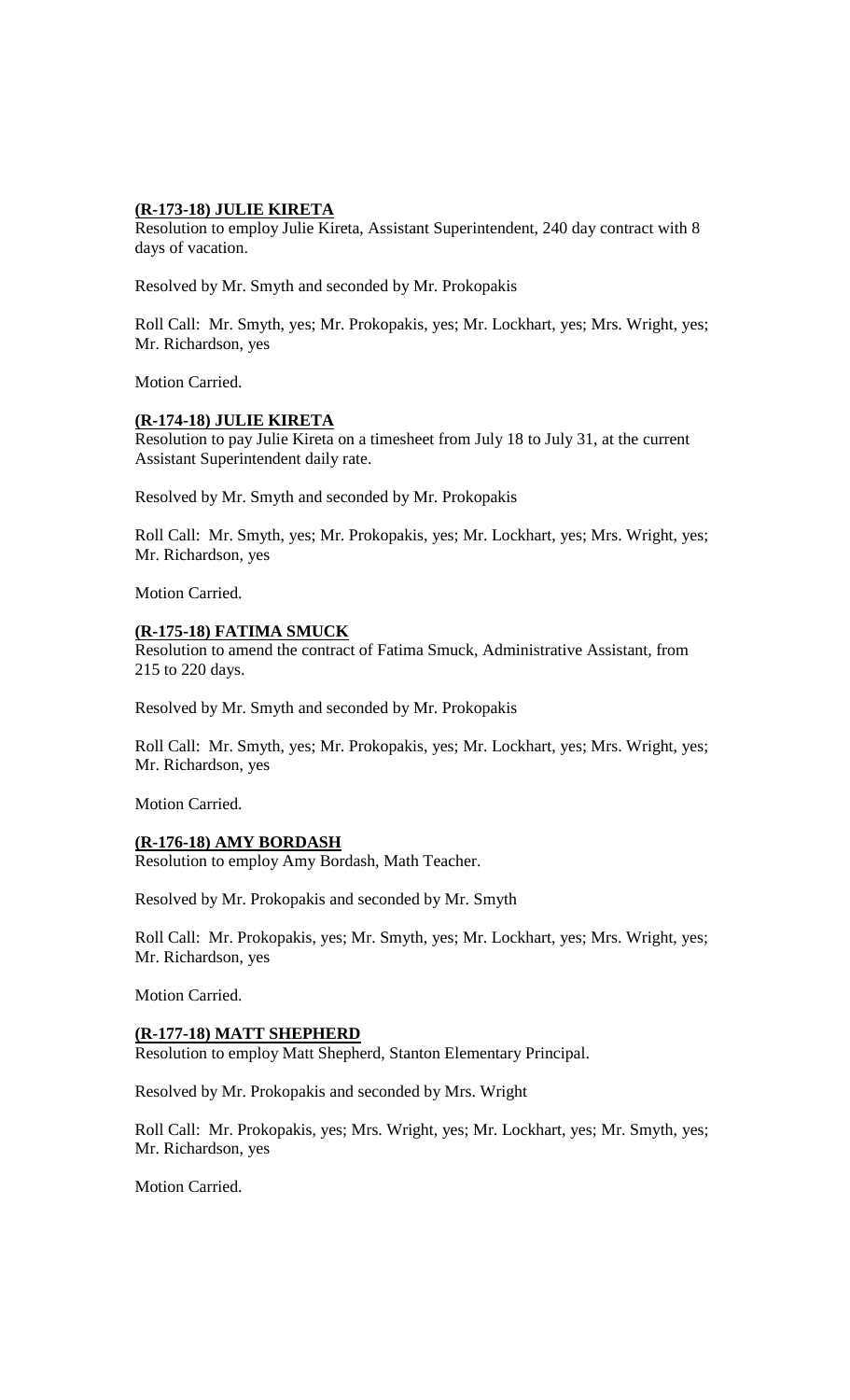### **(R-178-18) CHRISTINA HAUGHT**

Resolution to accept a resignation from Christina Haught, Cheerleading Advisor.

Resolved by Mr. Lockhart and seconded by Mrs. Wright

Roll Call: Mr. Lockhart, yes; Mrs. Wright, yes; Mr. Prokopakis, yes Mr. Smyth, yes; Mr. Richardson, yes

Motion Carried.

#### **(R-179-18) MARSHA SMITH**

Resolution to accept the resignation of Marsha Smith, Part-time Cook.

Resolved by Mr. Prokopakis and seconded by Mr. Smyth

Roll Call: Mr. Prokopakis, yes; Mr. Smyth, yes; Mr. Lockhart, yes; Mrs. Wright, yes; Mr. Richardson, yes

Motion Carried.

### **TRANSPORTATION**

Mr. Beattie stated two new buses have arrived.

### **BUILDING AND GROUNDS**

Mr. Beattie stated the electrical inspector approval is needed to move on with renovations at the high school.

# **REQUESTS FOR CONSIDERATION**

#### **(R-180-18) SCHOOL RESOURCE OFFICERS**

Resolution to approve contracts for the Resource Officers as follows:

| Jefferson County Sheriff's Department | <b>EHS</b>     | \$229.87 per day  |
|---------------------------------------|----------------|-------------------|
| Mark Clark                            | <b>GREGG</b>   | $$160.00$ per day |
| Saline Township                       | <b>STANTON</b> | $$235.00$ per day |

Resolved by Mr. Prokopakis and seconded by Mr. Lockhart

Roll Call: Mr. Prokopakis, yes; Mr. Lockhart, yes; Mr. Smyth, yes; Mrs. Wright, yes; Mr. Richardson, yes

Motion Carried.

#### **(R-181-18) PHYSICAL THERAPY SERVICES**

Resolution to approve a contract for physical therapy services with Kelly Crosby, PT and Amy Purcell, PTA.

| <b>Kelly Crosby</b> | \$61.00/hour |
|---------------------|--------------|
| Amy Purcell         | \$45.00/hour |

Resolved by Mr. Lockhart and by Mr. Richardson

Roll Call: Mr. Lockhart, yes; Mr. Richardson, yes; Mr. Prokopakis, yes; Mr. Smyth, yes; Mrs. Wright, yes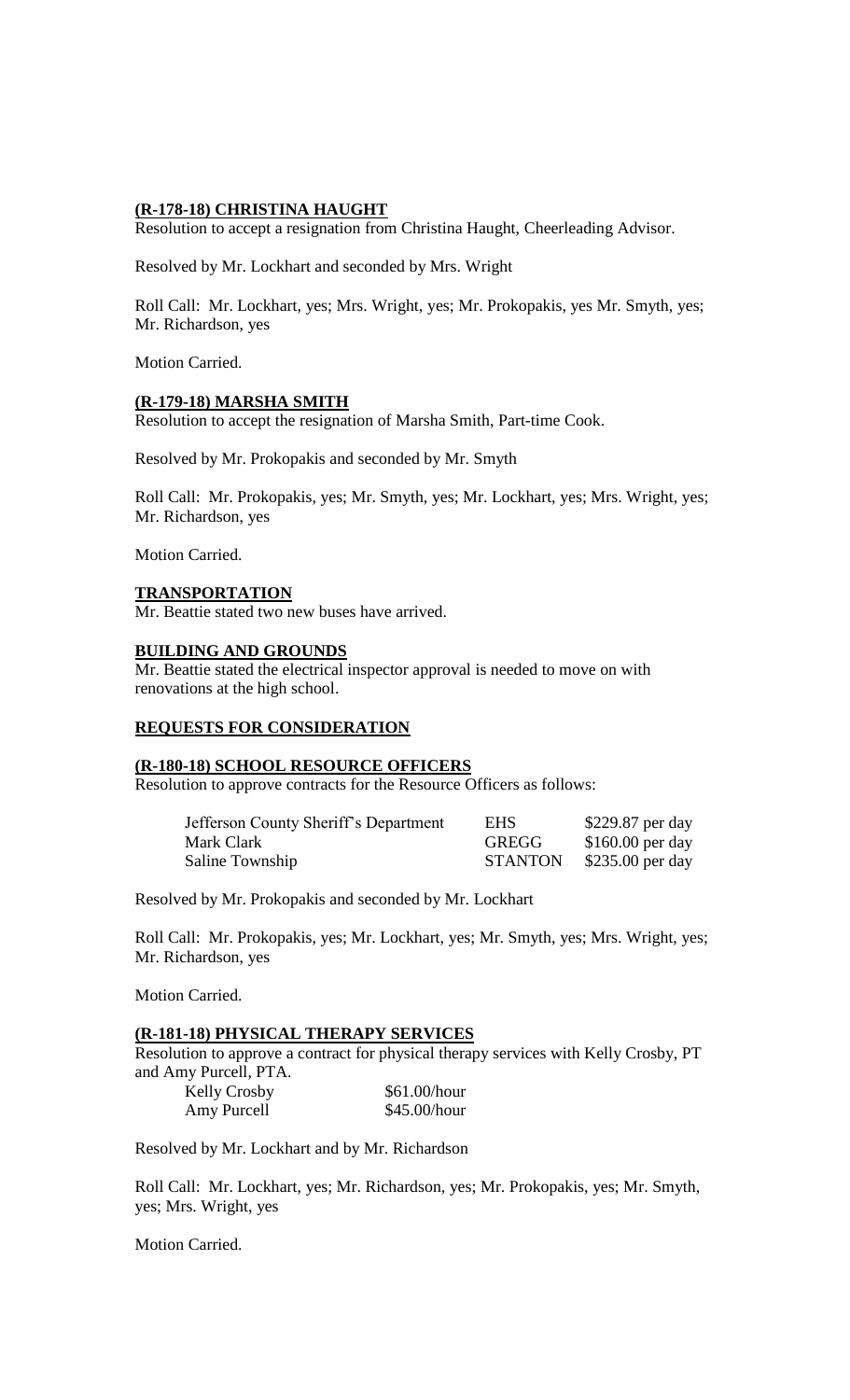# **(R-182-18) ADDITION TO AGENDA**

Resolution to add 9C - D to the agenda.

Resolved by Mr. Lockhart and seconded by Mr. Prokopakis

Roll Call: Mr. Lockhart, yes; Mr. Prokopakis, yes; Mr. Smyth, yes; Mrs. Wright, yes; Mr. Richardson, yes

Motion Carried.

# **(R-183-18) TRINITY/ATHLETIC TRAINER**

Resolution to approve an agreement with Trinity West for Athletic Trainer Services for \$15,000.00 for the 2018-2019 school year.

Resolved by Mr. Lockhart and seconded by Mr. Smyth

Roll Call: Mr. Lockhart, yes; Mr. Smyth, yes; Mr. Prokopakis, yes; Mrs. Wright, yes; Mr. Richardson, yes.

Motion Carried.

# **TREASURER'S REPORT**

### **(R-184-18) FINANCIAL REPORTS**

| Resolution to approve the following financial reports: |                 |
|--------------------------------------------------------|-----------------|
| <b>Financial Summary</b>                               | \$10,042,035.11 |
| June Expenditures                                      | \$2,132,951.16  |

Resolved by Mr. Lockhart and seconded by Mrs. Wright

Roll Call: Mr. Lockhart, yes; Mrs. Wright, yes; Mr. Prokopakis, yes; Mr. Smyth, yes; Mr. Richardson, yes

Motion Carried.

#### **(R-185-18) LEVY**

Resolution Declaring Intent to Proceed with Election on the Question of Renewal of a Tax Excess of the Ten-Mill Limitation.

Resolved by Mr. Prokopakis and seconded by Mr. Lockhart

Roll Call: Mr. Prokopakis, yes; Mr. Lockhart, yes; Mr. Smyth, yes; Mrs. Wright, yes; Mr. Richardson, yes

Motion Carried.

#### **ADMINISTRATIVE ASSISTANT**

Mrs. Smuck spoke about the preschool handbook and stated the participation in the summer food program is increasing.

# **SUPERINTENDENT**

Mr. Beattie stated the Back to School Rally will be on August 5, 2018 at 5:00 P.M.

Mr. Beattie plans to attend township meetings to gain levy support.

The bridge on County Road 54 will be closed on Monday July 24, 2018 for repairs.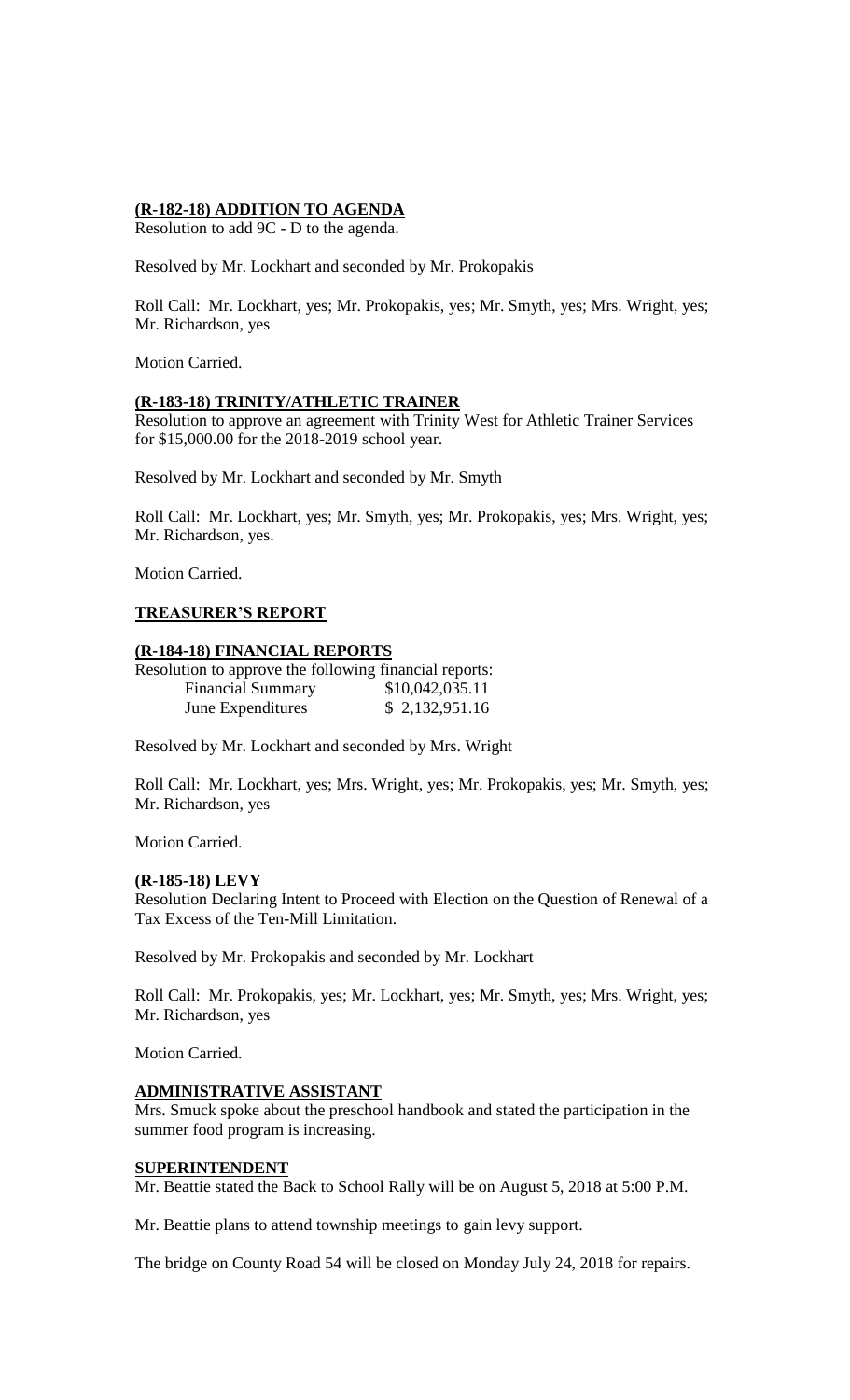The County Wide Safety Levy 9975 is on hold until spring.

The district received a Trauma Matching Grant up to a \$1000.00 from Faster Saves Lives.

The levy golf outing will be on Sunday July 22, 2018 at Spring Hills Golf Course.

Through the College Credit Plus Program potentially 17 seniors can graduate from EGCC next spring with an Associate Degree if they choose the new career pathway.

# **OTHER MATTERS**

Mr. Smyth spoke about the district webpage and Facebook live.

Mr. Smyth also stated that there will be a new scoreboard at the baseball field.

# **(R-186-18) EXECUTIVE SESSION**

Resolution to enter into executive session at 8:01 P.M. for the following reasons:

- #8 To consider complaints against a public employee, official, licensee, or student
- #14 To review negotiations or bargaining sessions with public employees concerning their compensation or other terms and conditions of their employment

Resolved by Mr. Lockhart and seconded by Mr. Prokopakis

Roll Call: Mr. Lockhart, yes; Mr. Prokopakis, yes; Mr. Smyth, yes; Mrs. Wright, yes; Mr. Richardson, yes

Motion Carried.

The Board returned to regular session at 8:40 P.M.

# **(R-187-18) ADJOURNMENT**

Resolution for adjournment at 8:41 P.M.

Resolved by Mr. Lockhart and seconded by Mr. Prokopakis

\_\_\_\_\_\_\_\_\_\_\_\_\_\_\_\_\_\_\_\_\_\_\_\_\_\_\_\_\_\_\_\_\_\_\_\_\_\_\_\_\_\_\_

\_\_\_\_\_\_\_\_\_\_\_\_\_\_\_\_\_\_\_\_\_\_\_\_\_\_\_\_\_\_\_\_\_\_\_\_\_\_\_\_\_\_\_\_

Roll Call: Mr. Lockhart, yes; Mr. Prokopakis, yes; Mr. Smyth, yes; Mrs. Wright, yes; Mr. Richardson, yes

Motion Carried.

President, Board of Education

Treasurer, Board of Education